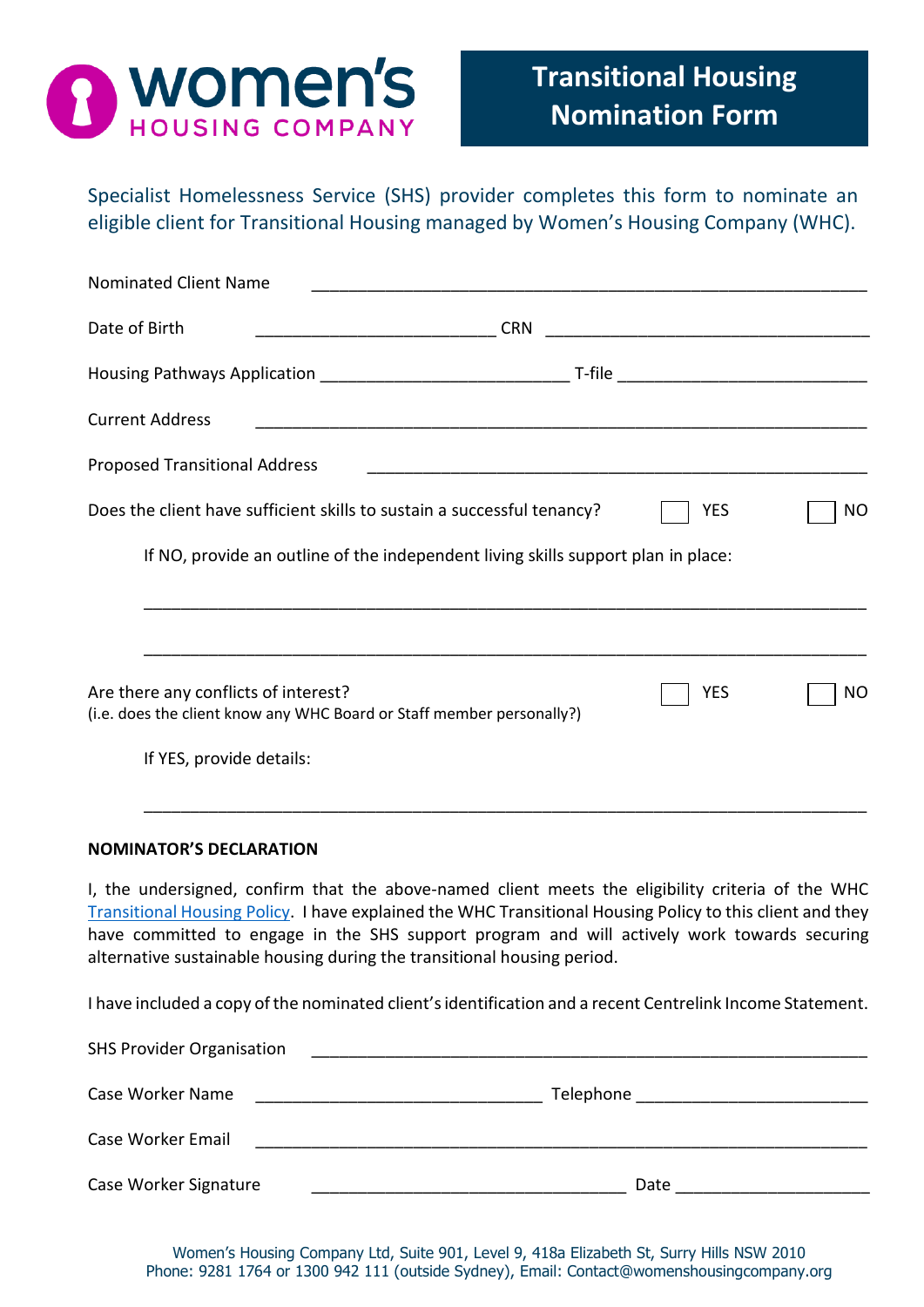

**Form**

## Nominated Client of Specialist Homelessness Service (SHS) provider completes this form.

**Please read the following statements and sign below to indicate your understanding and acceptance of the conditions of the Transitional Housing tenancy for which you have been nominated.** 

- o I understand that I am being nominated for a Transitional Housing tenancy with the Women's Housing Company (WHC). I understand this is a time-limited tenancy and I agree to actively work with the SHS support provider towards addressing the issues / circumstances that have led to my need for transitional housing, in order to exit this program into alternative sustainable housing.
- o I understand that I will be offered an initial fixed term lease of three (3) months. I understand that my lease may be renewed for further fixed term(s) up to a maximum of 18 months. Lease renewals are conditional upon my compliance with the obligations of the Residential Tenancy Act 2010 and my ongoing engagement with the SHS support provider. I understand that if my engagement with the SHS support provider ends (by either me or the SHS support provider) then my lease will not be renewed.
- o I understand that I must reside at the property at all times. I agree to comply with the WHC policies and adhere to the requirements of the Residential Tenancy Act 2010 and understand that if I breach these conditions, then my tenancy may be terminated.
- o I understand that I should raise any issues or complaints regarding my tenancy with the WHC and that I should raise any issues or complaints regarding my support provision with the SHS support provider.
- o I agree to the exchange of information between the WHC and the SHS support provider. I understand that this exchange of information is necessary in order to support my nomination and a successful tenancy and a successful exit from the program, but that I can withdraw this consent in writing at any time.
- $\circ$  I agree to the WHC accessing my Housing Pathways records to verify my housing application status prior to approving this nomination. (Housing Pathways records will not be accessed without further consent at any other time).
- o I agree to the WHC collecting and reporting statistical information from this nomination, my Housing Pathways application and my tenancy.
- o I declare that the information provided to the WHC and the SHS support provider is true to the best of my knowledge. I understand that the provision of false information will result in my transitional housing nomination being withdrawn or my lease not renewed.

| <b>Client Name</b>      |            |
|-------------------------|------------|
| Date of Birth           | <b>CRN</b> |
| <b>Client Signature</b> | Date       |

Women's Housing Company Ltd, Suite 901, Level 9, 418a Elizabeth St, Surry Hills NSW 2010 Phone: 9281 1764 or 1300 942 111 (outside Sydney), Email: Contact@womenshousingcompany.org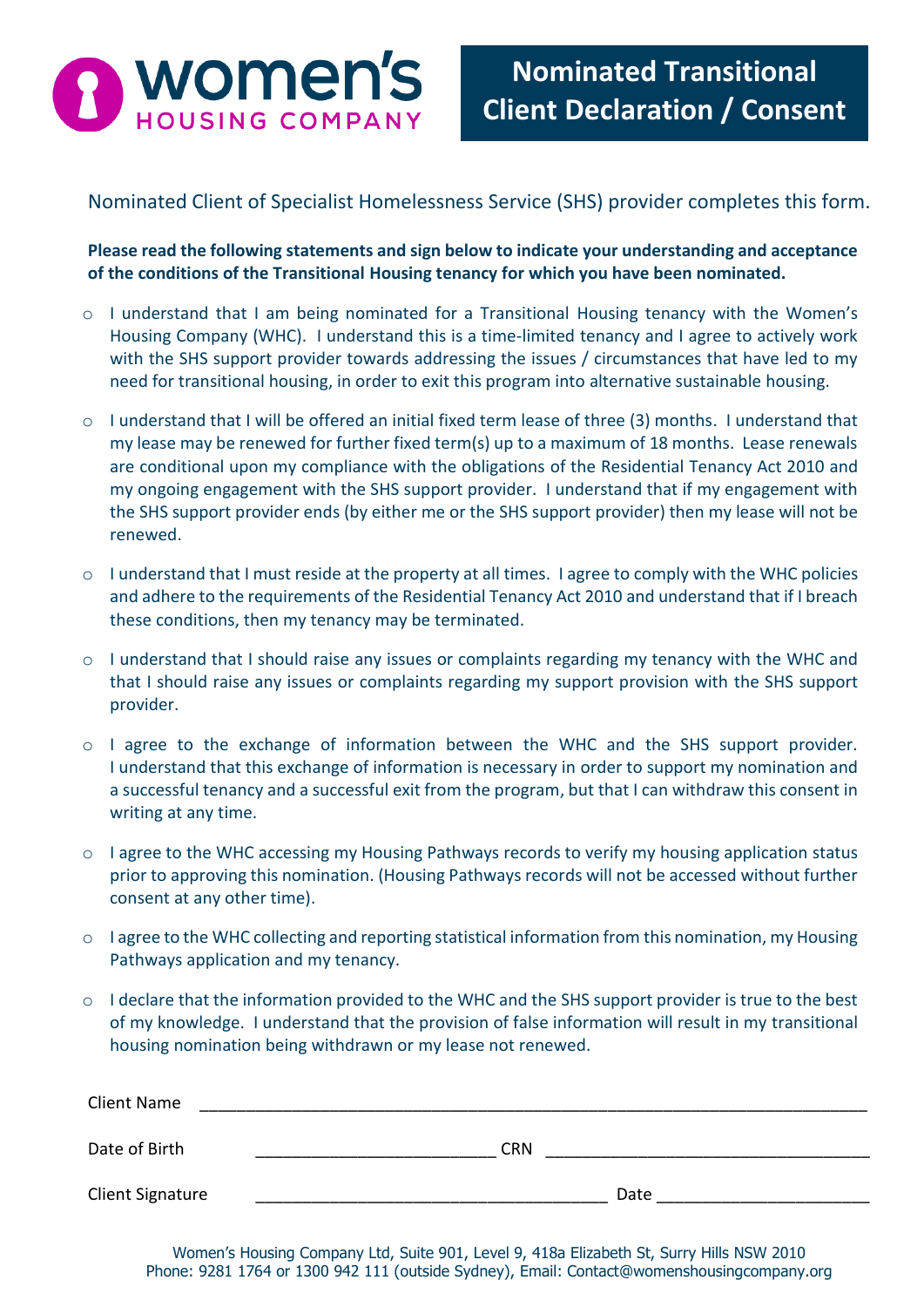

| Name           |            |
|----------------|------------|
| Date of Birth  | <b>CRN</b> |
| E-mail address |            |
| Telephone      |            |

*Please indicate with 'S' if telephone number is silent (i.e. not listed in public directory)*

## **NEXT OF KIN (adult relative)**

| Name           |  |  |
|----------------|--|--|
|                |  |  |
| Telephone      |  |  |
|                |  |  |
| Home Address   |  |  |
|                |  |  |
| E-mail address |  |  |
|                |  |  |
|                |  |  |

## **EMERGENCY CONTACT**

This is preferably someone living nearby who can assist WHC in an emergency (e.g. urgent property repair), and may be a friend, neighbour, family member, doctor, support service, etc.

*Note:* Consent to contact your doctor does not allow WHC access to your medical records.

*Note:* If WHC contacts this nominated person, WHC will not disclose any personal information that does not relate to the emergency situation.

| Name           |                                                                                                       |
|----------------|-------------------------------------------------------------------------------------------------------|
| Telephone      |                                                                                                       |
| E-mail address |                                                                                                       |
|                |                                                                                                       |
|                | I give consent for the Women's Housing Company to contact this nominated person in case of emergency. |
| Your signature | Date                                                                                                  |

Women's Housing Company Ltd, Suite 901, Level 9, 418a Elizabeth St, Surry Hills NSW 2010 Phone: 9281 1764 or 1300 942 111 (outside Sydney), Email: Contact@womenshousingcompany.org